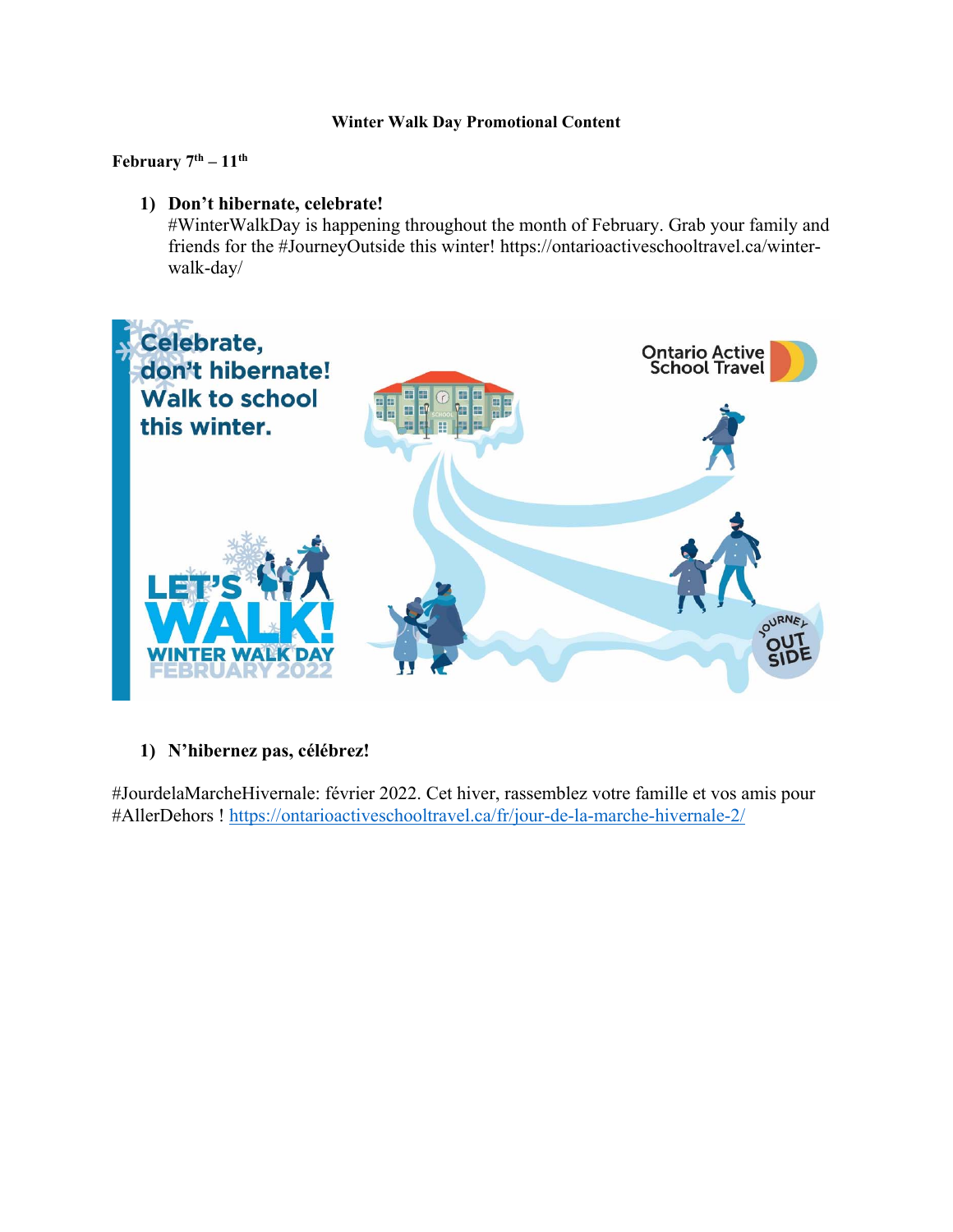

# **February 14th – 18th**

**2) Catch snowflakes, build a snow person, or go for a walk - there are so many ways to celebrate winter!** 

Get outside for #WinterWalkDay throughout the month of February. https://ontarioactiveschooltravel.ca/winter-walk-day/

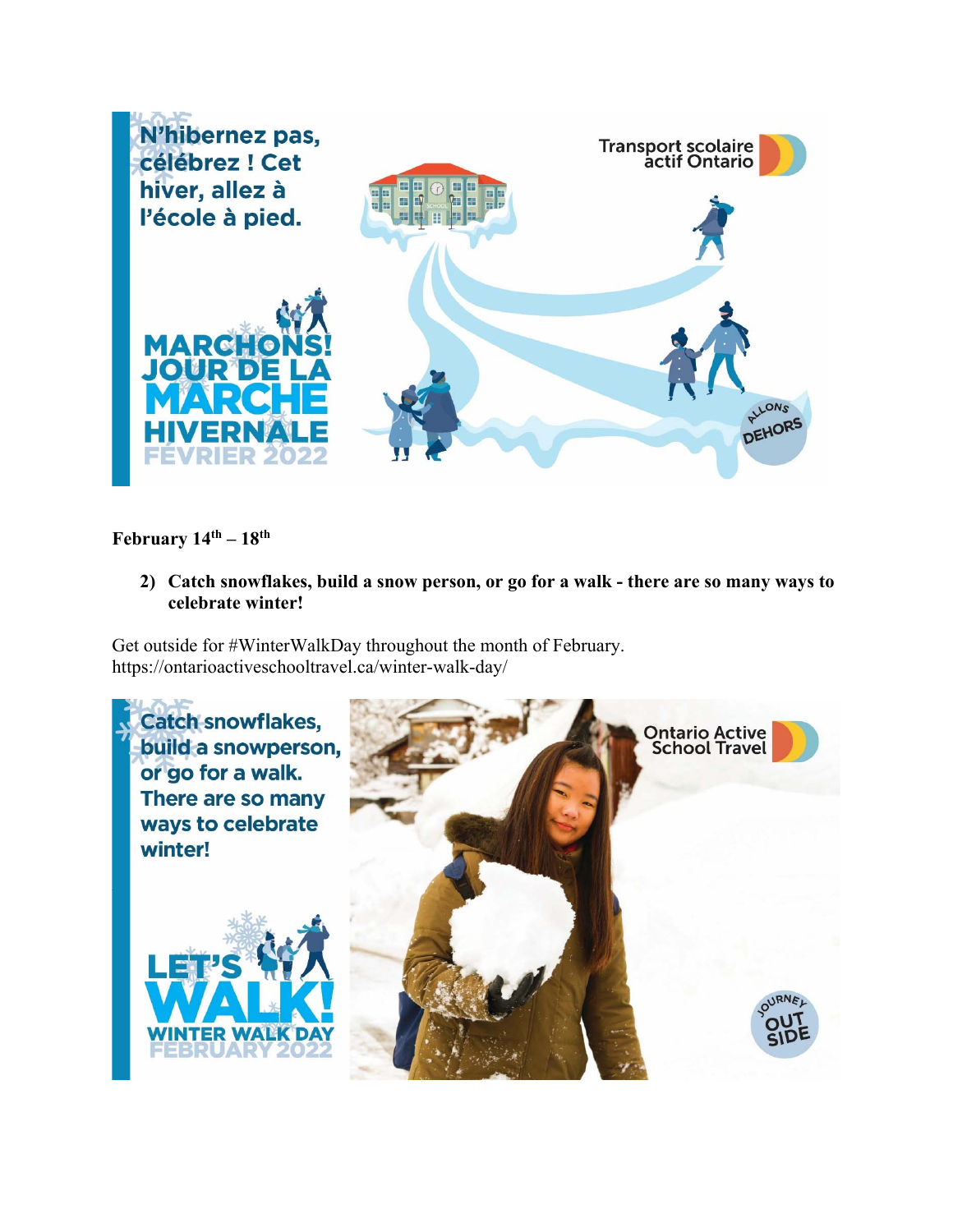### **2) Attraper des flocons… faire une créature de neige… se promener : il y a tant de façons de célébrer l'hiver !**

Février 2022, allez dehors pour célébrer le #JourdelaMarcheHivernale ! https://ontarioactiveschooltravel.ca/fr/jour-de-la-marche-hivernale-2/



# **February 21st – 25th**

**3) Do you live too far away to walk to school this #WinterWalkDay?**  Try parking 5 minutes away and walk the rest together - skip the school zone traffic and squeeze in some quick fun in the snow! #DriveTo5 https://ontarioactiveschooltravel.ca/winter-walk-day/